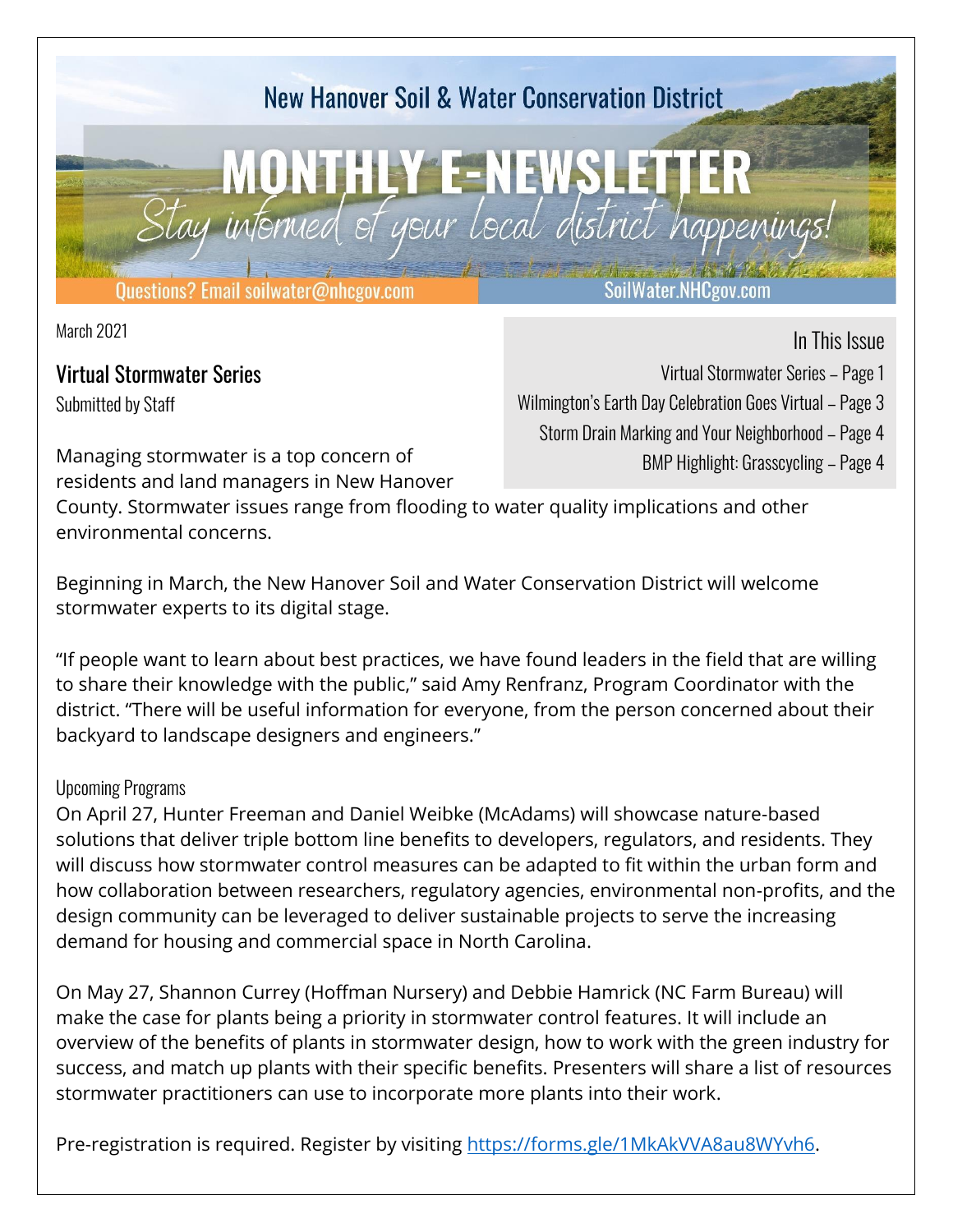## **STORMWATER 101** March 23, 2021 - 12:00 p.m. to 1:00 p.m.

Dru Harrison, Soil & Water Director & Community in Partnership with Island Wildlife Chapter

# NATURE-BASED SOLUTIONS **IN URBAN AREAS**

April 27, 2021 - 12:00 p.m. to 1:00 p.m.

Hunter Freeman & Daniel Wiebke (McAdams)

# **PUTTING THE "GREEN" IN** GREEN INFRASTRUCTURE May 27, 2021 - 12:00 p.m. to 1:00 p.m.

Shannon Currey (Hoffman Nursery) and Debbie Hamrick (NC Farm Bureau)

### **NEW HANOVER SOIL & WATER CONSERVATION DISTRICT**

# **VIRTUAL STORMWATER SERIES**

Learn from the experts in stormwater management without ever leaving your home or office!

#### **Hosted on Zoom. Register for free today!**

Pre-registration is required. Register for the March 23rd "Stormwater 101" Presentation with the Island Wildlife Chapter (https://www.facebook.com/islandwildlifecb). Register for the April & May events here: https://forms.gle/1MkAkVVA8au8WYvh6.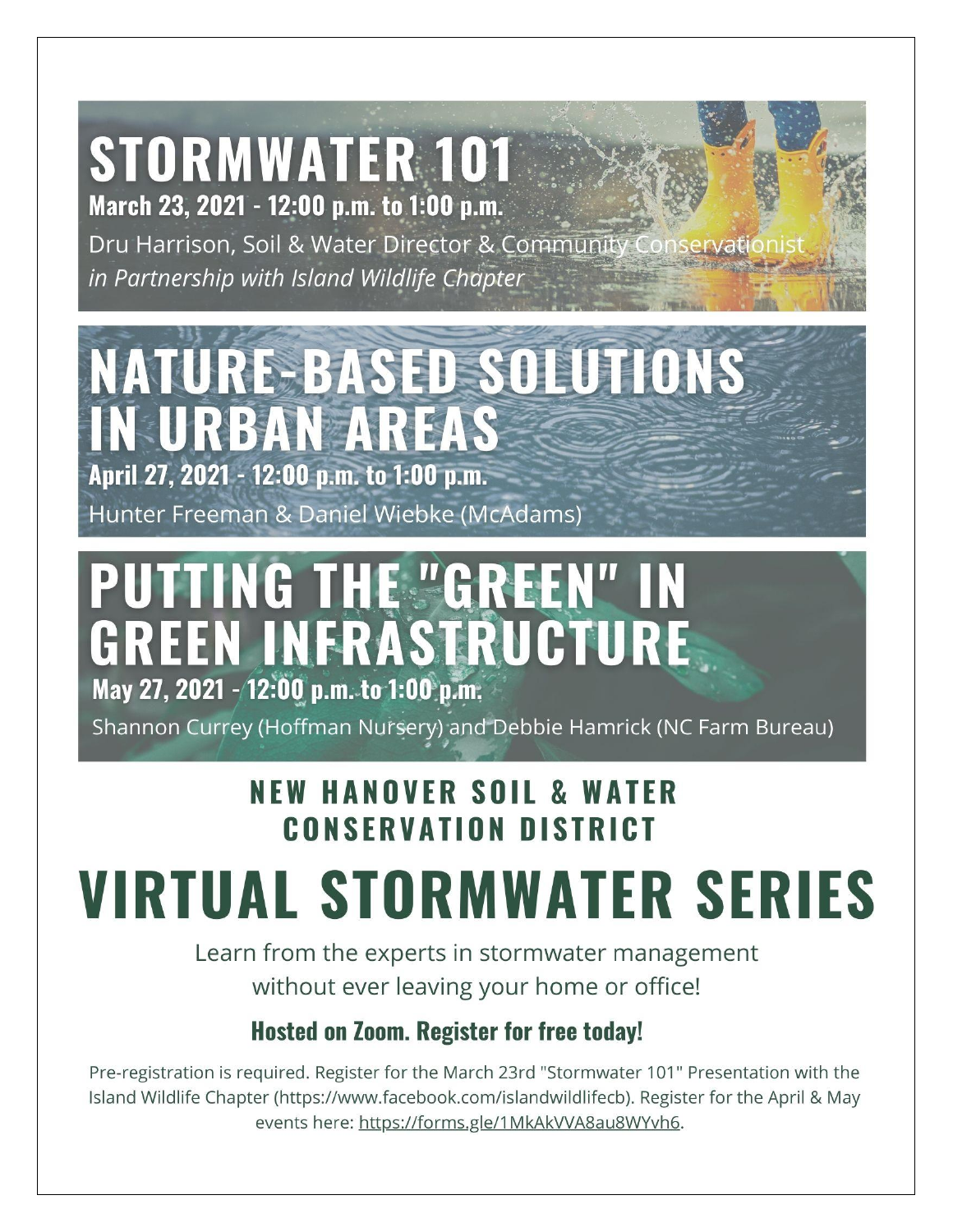#### Wilmington's Earth Day Celebration Goes Virtual Submitted by Staff

Aiming to provide information about the diversity of earth-friendly places and events in our area, the Wilmington Earth Day Alliance will unveil its newly created "Choose Your Own Adventure" website at the end of March 2021. The website will contain an interactive map, event calendar, and ways for people to report their activity and be entered to win prizes.



The goal of the site is to create a kind of one-stop shop for all Earth Day or earth-friendly happenings in our region during the entire month of April for people to get involved in.

The events and places included on the website will allow for the full range of environmental experiences. If you are looking for an opportunity to build your awareness of the environment, you will find information about the various parks in our area. Celebrate the Earth through the simple enjoyment of a walk through the woods.

There are other events aimed at building knowledge of the environment for all ages. For example, you can find whole listings of family-friendly virtual or in-person programming on topics ranging from butterflies with Halyburton Park or FrogWatch with the N.C. Aquarium at Fort Fisher.

If you and your family are ready to take the next leap forward into stewardship, the Earth Day Alliance site will be a hub for event links for clean-up opportunities and plantings hosted by various organizations across the region. Additionally, you will be able to find listings for the Ocean-Friendly Establishments in our area, an accreditation that shows stewardship in action.

For more information about the Wilmington Earth Day Alliance's program visit:

[https://www.wilmingtonearthday.com/festival.](https://www.wilmingtonearthday.com/festival)

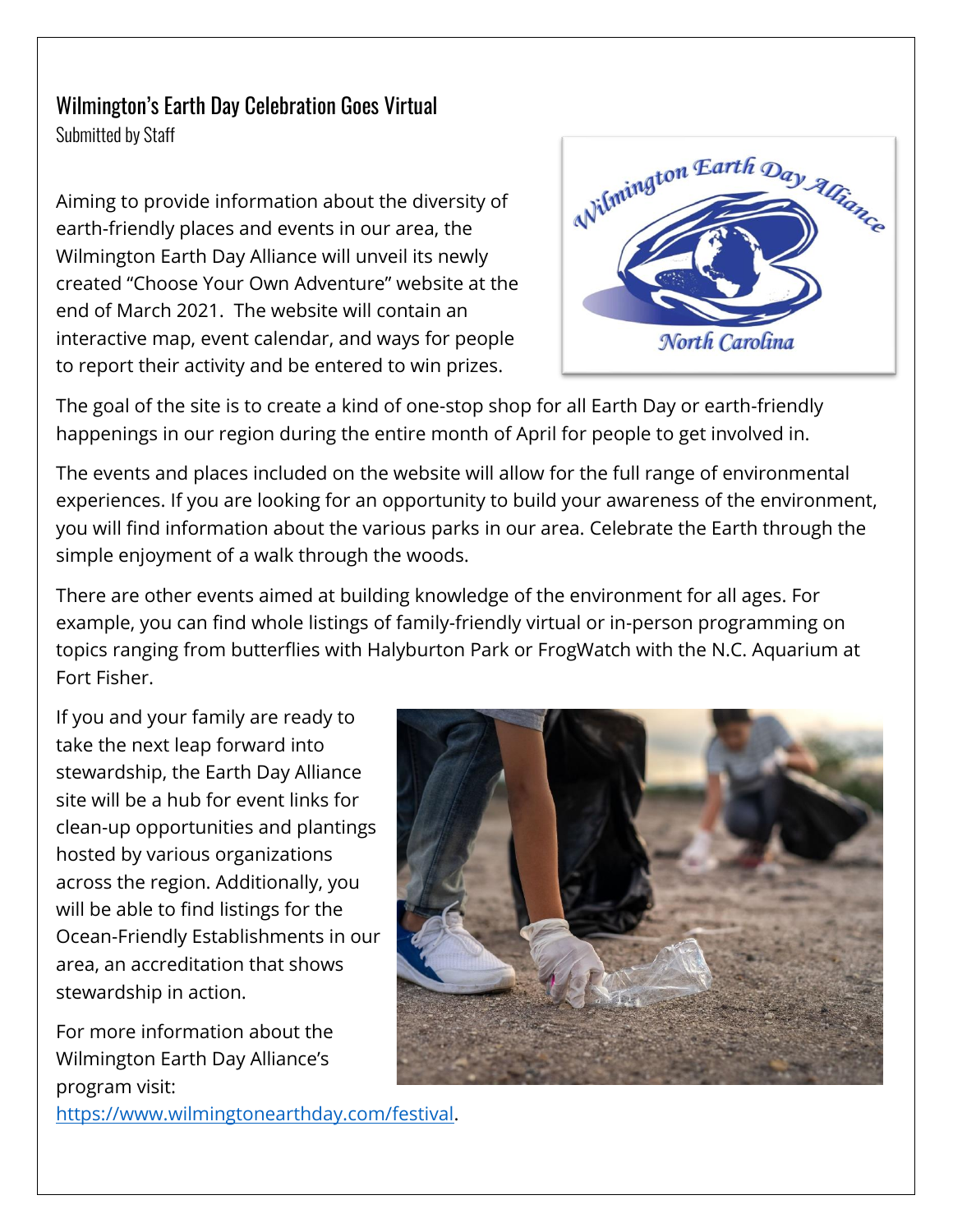#### Storm Drain Marking and Your Neighborhood

Did you know that stormwater is not treated before it empties into a local waterway? No surprise, it is the primary cause of water pollution in our area.

You can help spread the word by marking the storm drains in your area! If you live in a neighborhood within the City of Wilmington city limits, we can help coordinate a volunteer event complete with storm drain markers and materials. Reach out to our Program Coordinator today to learn more and schedule your event: arenfranz@nhcgov.com or (910) 798 - 7137.



## SIGN UP YOUR NEIGHBORHOOD TODAY!

# **Storm Drain Marking**

Storm drain markers, materials, and event coordination offered free of charge to your City of Wilmington community! Reach out today to schedule your community event.